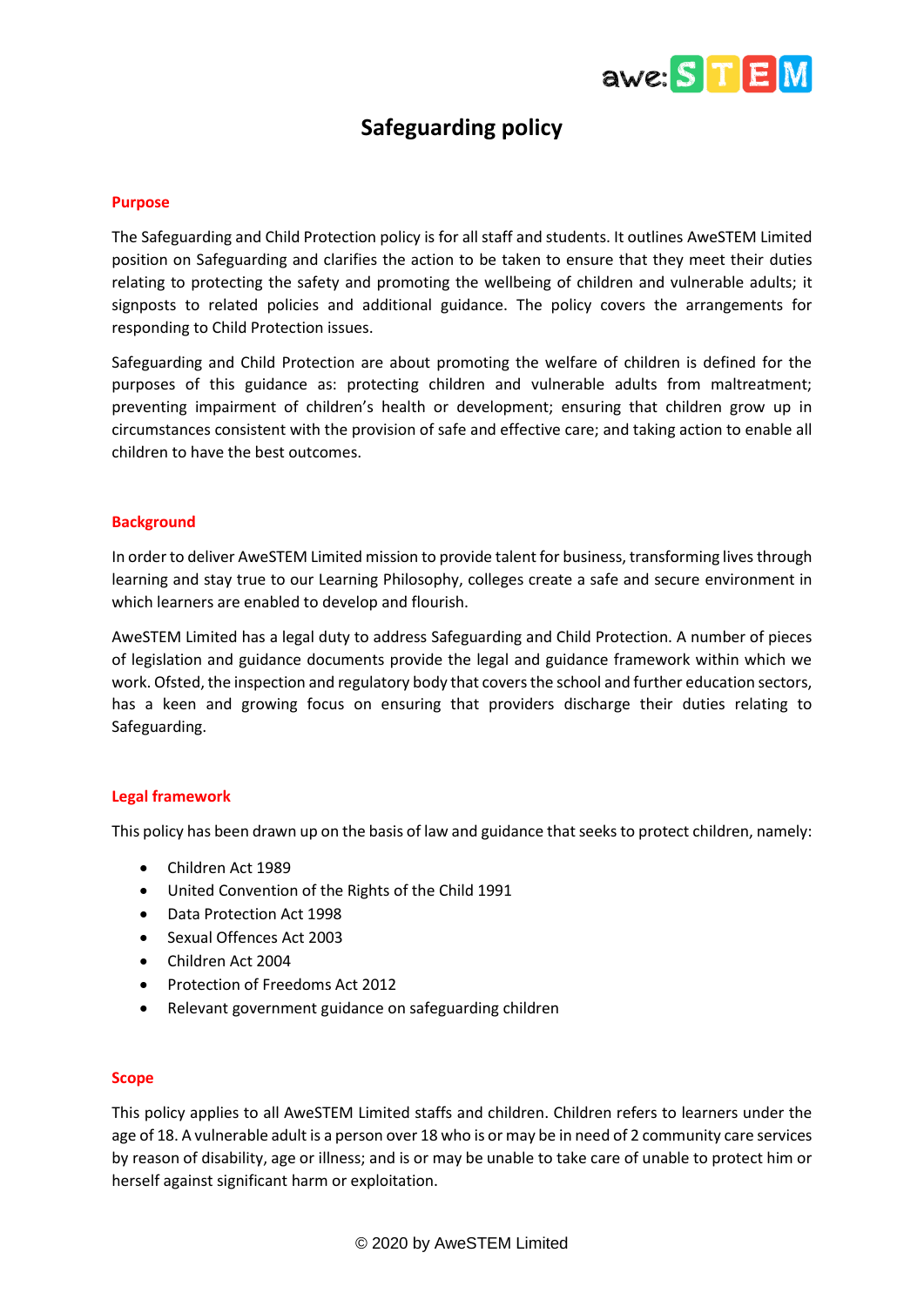

The policy applies to situations where a child or vulnerable adult is suffering significant harm, or is likely to do so, as action should be taken to protect that child. Action should also be taken to promote the welfare of a child in need of additional support, even if they are not suffering harm or are at immediate risk. AweSTEM Limited recognises that threats may originate from a range of different extremist groups. Any form of extremist ideology, radicalisation or terrorist activity is also covered by this policy.

# **Policy Statement**

AweSTEM Limited recognises its legal and moral duty to promote the wellbeing and development of all students and protect them for harm. For that reason, Safeguarding and Child Protection measures are integral to many aspects of the safe and supportive learning experience we strive to create.

While the whole learning community benefits from this holistic approach to Safeguarding, we take a rigorous stance on the protection of students who are identified in Safeguarding and Child Protection related legislation and statutory guidance, namely those who are under 18 or who are vulnerable adults.

# **ENVIRONMENT**

In relation to the environment we will:

- Provide a physical and emotional environment that is healthy, safe and secure, in which students can thrive;
- Ensure that all members of the communities are identifiable by the wearing of lanyards and identity badges appropriate to their role;
- Raise awareness of issues relating to Health and Safety within the organisation.

#### **STAFF**

In relation to staff recruitment we will:

- Implement safe recruitment procedures when employing staff and maintain accurate records of these checks on a Single Central Record;
- Ensure every staff member has an enhanced DBS check;
- Implement the following verification for all recruits:
	- ✓ Identity;
	- $\checkmark$  Right to work in the UK;
	- $\checkmark$  Professional qualifications.
- Obtain references from previous employment;
- Ensure a risk assessment is completed for staff awaiting a DBS check with appropriate supervision outlined within the assessment (as outlined in the Safer Recruitment Policy);
- Comply with our legal duty to refer by following the ISA Referral Guidance 2010;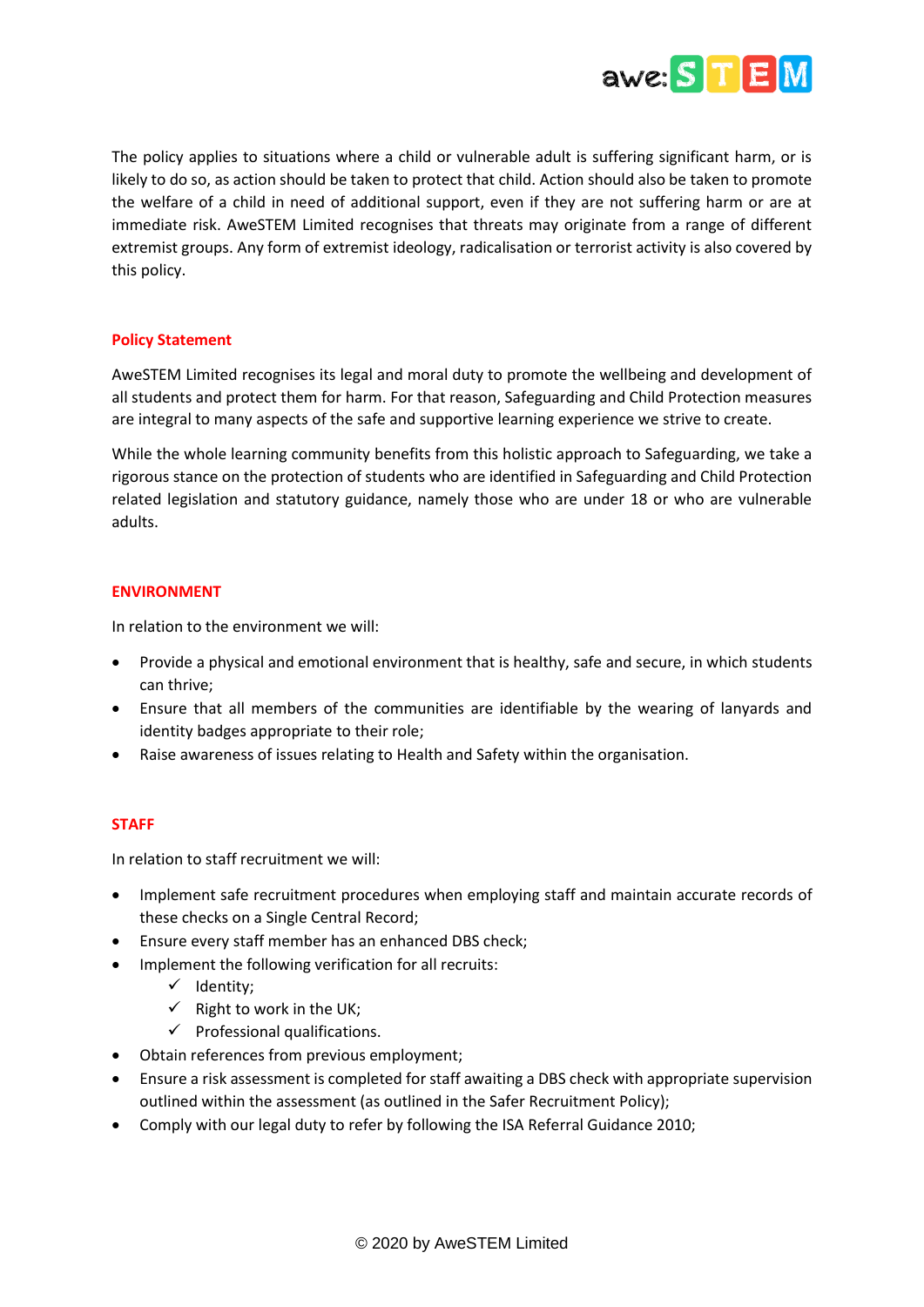

- Provide appropriate training to ensure members of staff are aware of the issues of Health and Safety and the procedures to follow.
- Ensure staff receive regular Safeguarding and child protection updates (for example, via email, ebulletins and staff meetings, to provide them with the relevant skills and knowledge to safeguarding children effectively.

In relation to recognising and responding to concerns all staff will:

- Adopt and apply safe working practices.
- Promote all aspects of Safeguarding to students so they know how to access support and advice.
- Be aware of and alert to signs and symptoms of abuse and know to whom they should report any concerns or suspicions;
- Be able to recognise when a student is not achieving their developmental potential, or when their physical or mental health is impaired;
- Be able to recognise when a student is displaying risky or harmful behaviour, or is being neglected or abused;
- Be able to recognise when a student or staff reported incident may be a Safeguarding or Child Protection concern;
- Refer concerns, even if in doubt, to a designated member of staff who will refer to the appropriate authorities, so that they can investigate and take action;
- Be advised to maintain an attitude of 'it could happen here' where Safeguarding or Child Protection is concerned;
- When concerned about the welfare of a child, always act in the interests of the child;
- Be aware of the expert sources of advice on the signs of abuse and neglect. Each area's Local Safeguarding Children Board (LSCB) should be able to advise on useful material, including training options;
- Be aware of and follow the procedure for reporting a Safeguarding incident and other Safeguarding related procedures and guidance;
- Work with social care, the police, health services and other services to promote the welfare of children and protect them from harm.

In relation to staff with a specific Safeguarding responsibility we will:

- Nominate a Designated Safeguarding Lead who will provide support to staff members to carry out their Safeguarding duties and who will liaise closely with other services such as Children's Social Care;
- Agree and publish clear roles and responsibilities;
- Ensure all designated staff attend Level 3 Advanced training provided by the local Safeguarding Children Boards
- Adopt a case management approach to the identification, assessment and support of students at risk of harm;
- Notify the appropriate agencies so that they can investigate and take any necessary action. It is not the responsibility of college staff to investigate suspected abuse; this is a matter for Social Services, the Police and/Multi Agency Safeguarding Hub;
- Apply agreed procedures when sharing information about a student.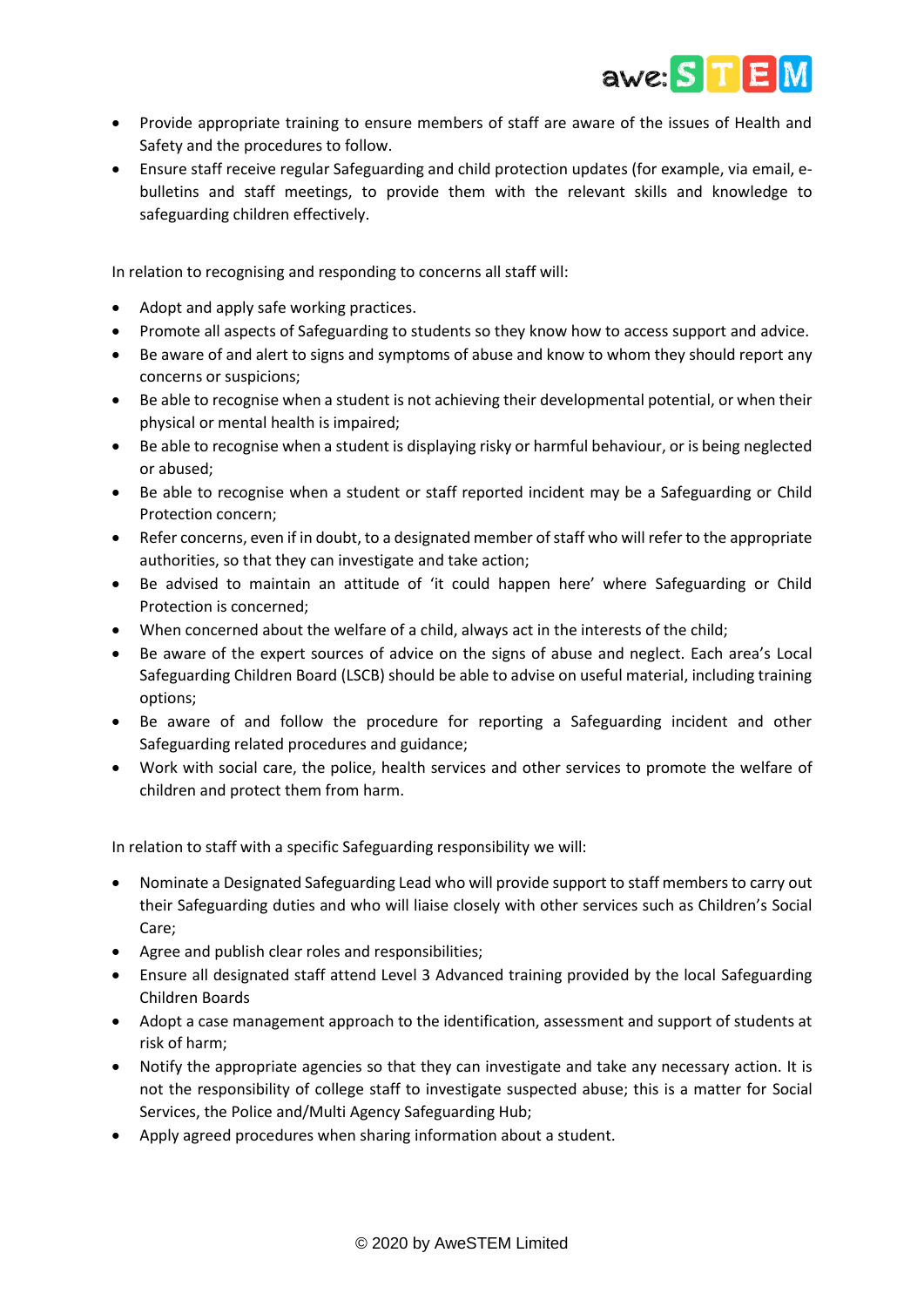

In relation to concerns about other staff and Safeguarding procedures:

- Staff and volunteers should feel able to raise concerns about poor or unsafe practice and potential failures in the college's Safeguarding regime. There are appropriate whistleblowing procedures, which are suitably reflected in staff training and staff behaviour policies, concerns can be raised with the group management team.
- Where a staff member feels unable to raise the issue with the group or feels that their genuine concerns are not being addressed, other whistleblowing channels are open with the Local Authority Designated Lead Officer.

# **STUDENTS**

In relation to teaching Safeguarding we will:

- Ensure that all students are taught about safeguarding, including online safety. All students receive a face to face Safeguarding induction in their first six weeks at college.
- All students will cover relevant issues through the tutorial wellness curriculum and events and enrichment opportunities.

In relation to students we will:

- Work with students to equip them with the knowledge needed to safeguard themselves and each other, including risks posed by peer on peer abuse. This includes activities within the tutorial programme that promote Safeguarding concerns and issues;
- Make students aware of Safeguarding support within the college or group on a continual and proactive basis through tutorials, events and promotional material;

Consult with students regarding issues relating to Health and Safety;

- Involve students in decision making by including them in strategic Safeguarding group meetings;
- Implement procedures for identifying and assessing the risk posed by any incoming students who may pose a threat to others;
- Use various methods of student engagement to regularly monitor students' perception of their safety;
- Consult students to identify the issues that they face;
- Liaise with feeder schools to ensure a smooth transition, with support, for applicants/new students;

#### **GOVERNORS**

In relation to Governor responsibilities we will:

Ensure that governors comply with their duties under legislation. They have regard to this guidance to ensure that the policies, procedures and training in the colleges are effective and comply with the law at all times.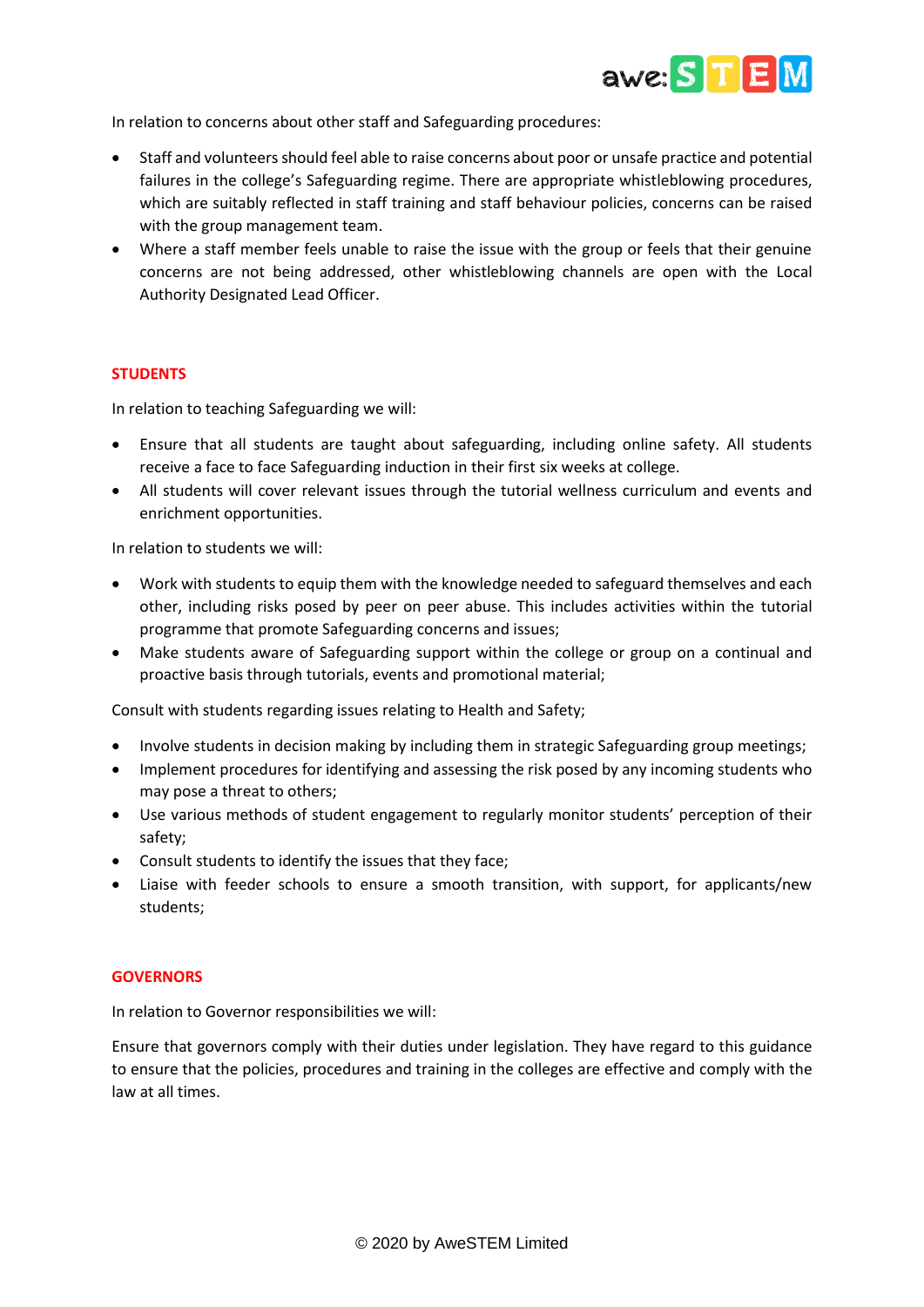

# **THIRD PARTIES**

In relation to the use of contractors we will:

- Ensure that any contractor, or any employee of the contractor, who is to work at the college has been subject to the appropriate level of DBS check;
- Not allow a contractor in respect of whom no checks have been obtained be allowed to work unsupervised, or engage in regulated activity;
- Check the identity of contractors and their staff on arrival.

In relation to visitors we will:

- Ensure all visitors sign in and out at main receptions;
- Ensure they wear a visitor lanyard at all times;
- Notify all visitors of Safeguarding procedures and supply them with an information card.

In relation to liaison and partnership with external parties we will:

- Work together with the Local Safeguarding Teams and other relevant agencies;
- Refer to appropriate agencies e.g. the Police, Social Services or Local Safeguarding Children Board, Local Authority Designated Officer as necessary;
- Inform the Education and Skills Funding Agency, via the CEO or Chair, if the organisation becomes subject of a Safeguarding enquiry.

# **Initial complaint**

- A member of staff suspecting or hearing a complaint of abuse:
- must listen carefully to the child/young person and keep an open mind. Staff should not take a decision as to whether or not the abuse has taken place;
- must not ask leading questions, that is, a question which suggests its own answer;
- must reassure the child/young person but not give a guarantee of absolute confidentiality. The member of staff should explain that they need to pass the information to a Senior Member of the organisation who will ensure that the correct action is taken;
- must keep a sufficient written record of the conversation. The record should include the date, time and place of the conversation and the essence of what was said and done by whom and in whose presence. The record should be signed by the person making it and should use names, not initials. The record must be kept securely and handed to a Senior Member of the management team.

# **Preserving evidence**

All evidence, (for example, scribbled notes, mobile phones containing text messages, clothing, computers), must be safeguarded and preserved.